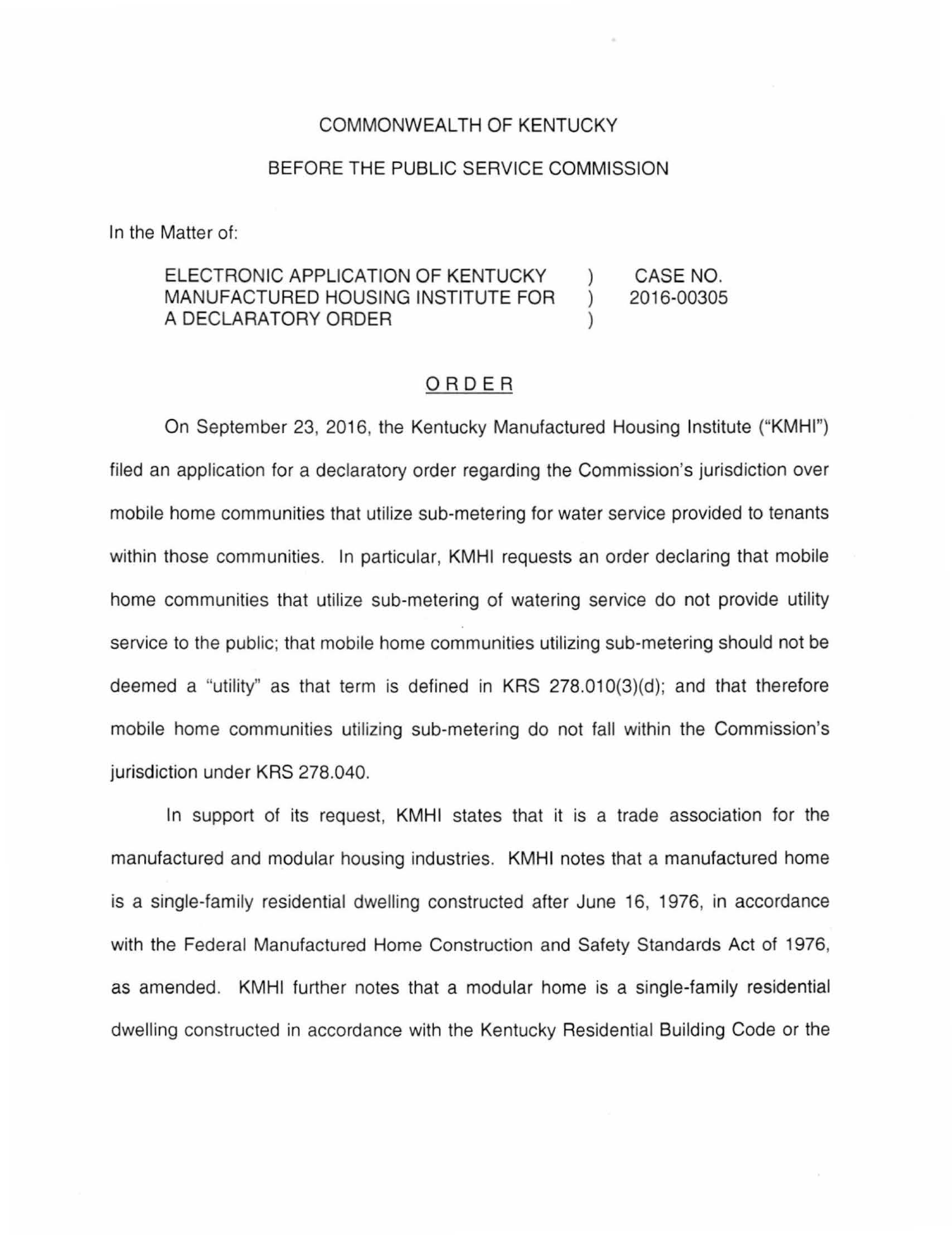Industrialized Systems Code. KMHI states that all references to a mobile home community would include both manufactured and modular homes.

According to KMHI, the owner of a mobile home community owns the mobile home park and rents each lot to individuals. A manufactured or modular home is then placed on the lot by the renter. The renter typically owns the home that is placed on the lot and pays a monthly rent to the mobile home community owner for use of the lot.

KMHI describes sub-metering as the "practice of [the owner of a mobile home community] placing meters on each of the independent lots housing a mobile home, and charging each of the tenants of the [mobile home community] for the amount of water individually used. during the month." KMHI states that water is received through a master meter and distributed to the individual lots through service pipes located within the mobile home community. A sub-meter records the usage of each mobile or modular home within the mobile home community. The mobile home community owner then allocates the water costs based on each home's usage during the month. KMHI indicates that this transaction does not generate a profit for the owner of the mobile home community.

KMHI asserts that the use of sub-metering provides benefits, including accurate pricing signals to the renters which encourage conservation of water. KMHI notes that many mobile home community owners have seen reductions in usage of 50 percent upon instituting sub-metering. KMHI states that line breaks are quickly identified and resolved due to individual renters notifying the park owner of increased water bills. KMHI maintains that sub-metering also allows a mobile home community owner to disconnect water service as a means of ensuring payment of rent rather than relying on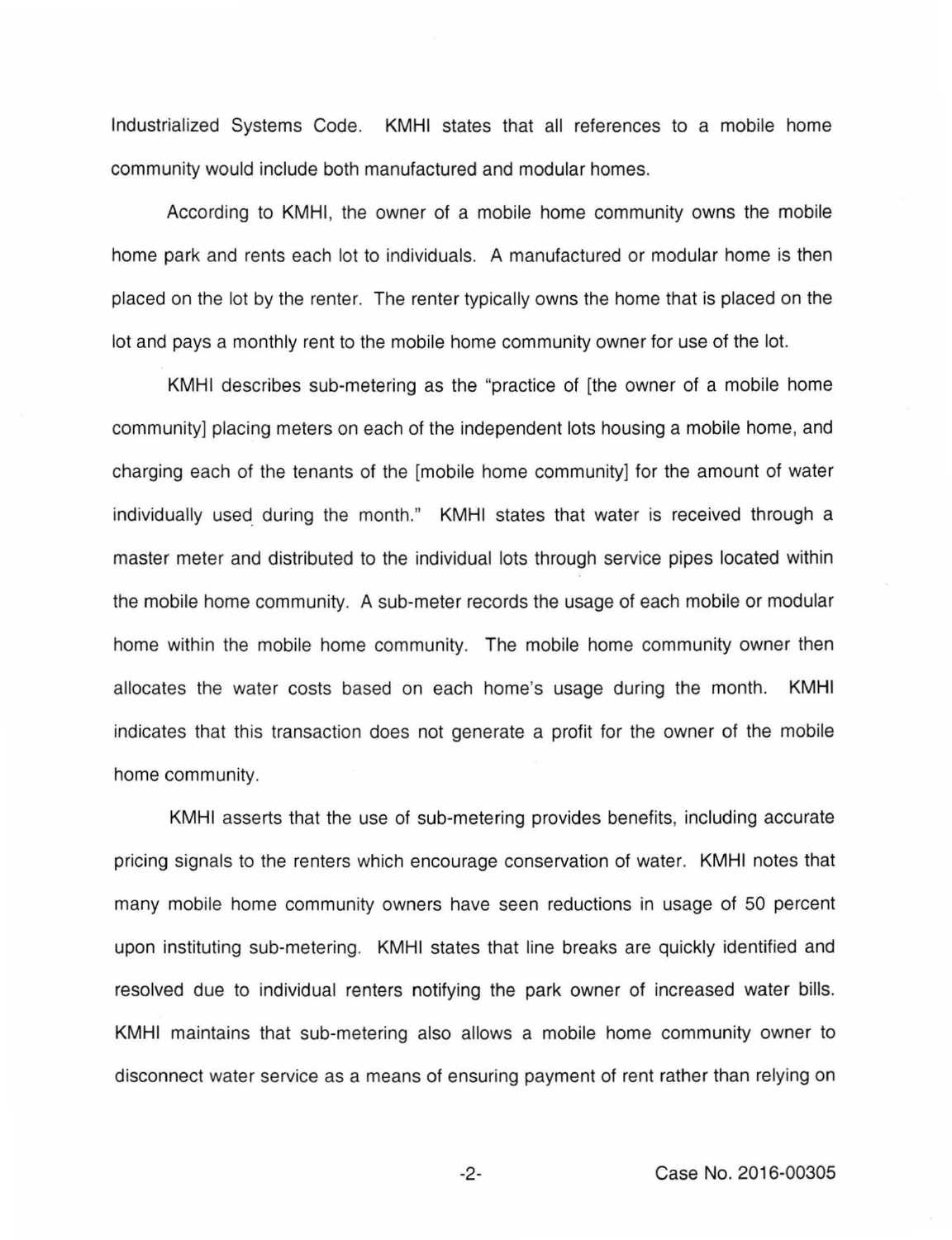eviction, which is a more time consuming and expensive process for both the owner and the renter.

KMHI notes that there have been seven Staff advisory opinions issued since 1992 addressing the issue of sub-metering, two of which specifically addressing submetering by mobile home communities. KMHI points out that each of the Staff opinions concluded that sub-metering in a landlord-tenant instance did not constitute the provision of utility service to the public and that the subject mobile home community was a not a utility subject to the Commission's jurisdiction. KMHI further points out that the rationale supporting Staff's conclusions was that the arrangement was limited to those who were tenants of the mobile home communities and not offered to those outside of the mobile home park. Because the Staff opinions are not binding on the Commission, KMHI now seeks a declaration from the Commission on this issue.

807 KAR 5:001, Section 19(3) provides that the Commission may direct that a copy of the application be served on a person who may be affected by an application for a declaratory order. In an Order issued on October 6, 2016, the Commission found that the jurisdictional issued raised by KMHI may affect water utilities regulated by the Commission, and thus served a copy of KMHI's application on all water utilities regulated by the Commission and on the Attorney General's Office of Rate Intervention.<sup>1</sup> Pursuant to 807 KAR 5:001, Section 19(4), the Commission provided that responses to KMHI's application be tiled within 21 days from the date of the October 6, 2016 Order. The Commission received no responses.

<sup>&</sup>lt;sup>1</sup> The Commission served the October 6, 2016 Order and KMHI application on the Kentucky Rural Water Association ("KRWA"), whose members include all water utilities regulated by the Commission except for two investor-owned water utilities, and to Kentucky American Water Company and Water Service Corporation of Kentucky, the two investor-owned water utilities not members of KRWA.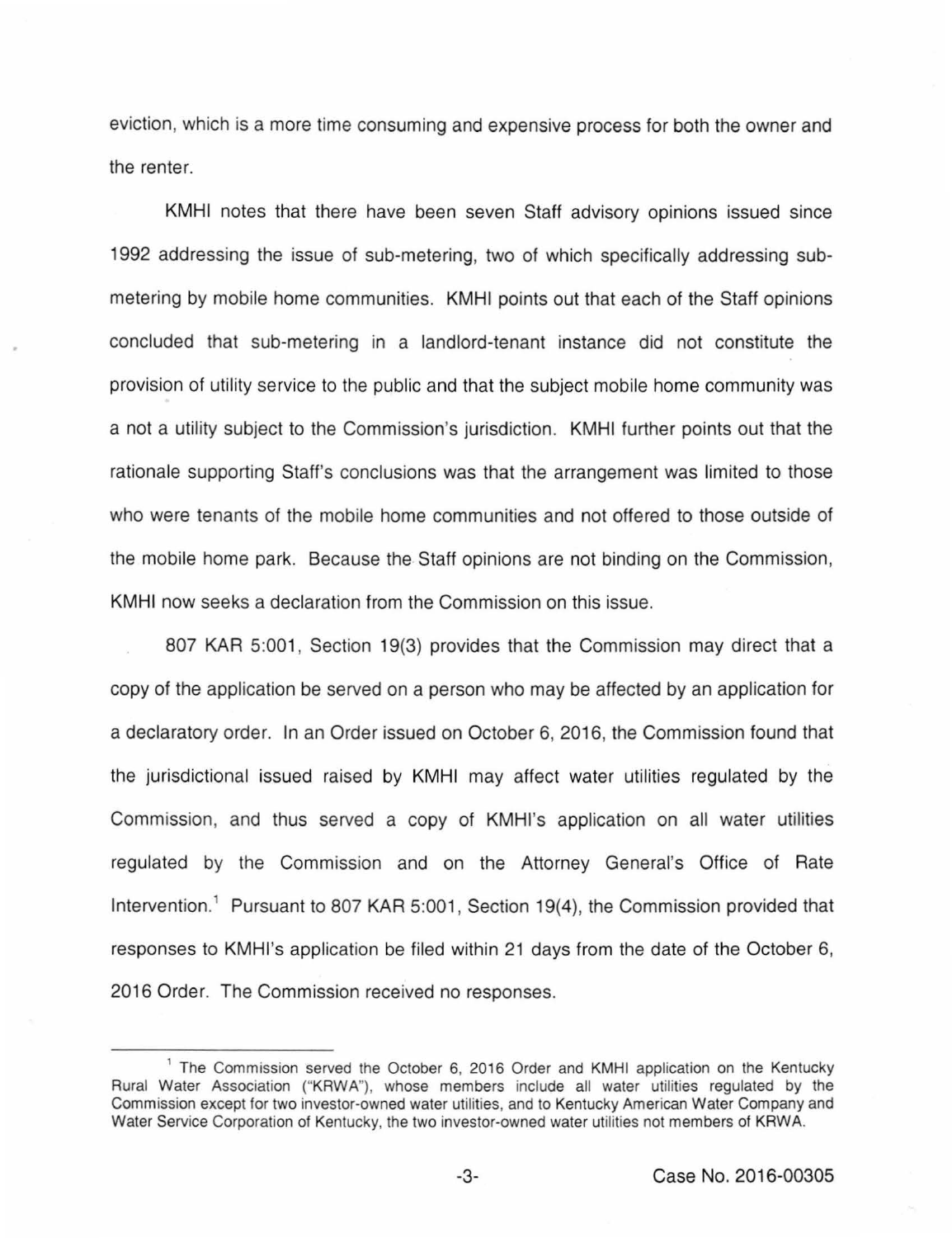On November 7, 2016, KMHI filed a motion noting that no comments have been filed in response to its application and requesting approval of its application. Pursuant to 807 KAR 5:001, Section 19(7), the matter stands submitted to the Commission for a decision based upon the evidentiary record.

Having reviewed the application and being otherwise sufficiently advised, the Commission finds that a mobile home community owner or operator utilizing sub-meters as described in the application would not be considered a utility. KRS 278.010(3)(d) defines a utility, in relevant part, as follows:

> any person except a regional wastewater commission established pursuant to KRS 65.8905 and, for purposes of paragraphs (a), (b), (c), (d), and (f) of this subsection, a city, who owns, controls, operates, or manages any facility used or to be used in connection with ... [t]he diverting, developing, pumping, impounding, distributing, or furnishing of water to or for the public, for compensation....

Where the provision of utility service is limited to a specific class of persons, the Commission has found that such provision of service is not considered service to the public and, therefore, not subject to the Commission's jurisdiction under KRS  $278.040(2).<sup>2</sup>$  Here, KMHI states that the sub-meters would be placed on each lot within a mobile home community; the sub-meters would track the usage in each individual mobile home; the owner or operator of the mobile home community allocates the water costs based on each home's usage during the month; and the transaction does not generate a profit for the owner or operator of the mobile home community. Based on the facts presented in the application, the Commission finds that the mobile home

 $2^2$  See The Application of Metropolitan Sewer District for Approval to Acquire and Operate the Fairhaven Mobile Home Village Sewage Treatment Plant (Ky. PSC June 22, 1990) (determining that an owner and operator of a mobile home park who provided sewer service only to the park's tenants could not be considered within the statutory definition of a utility).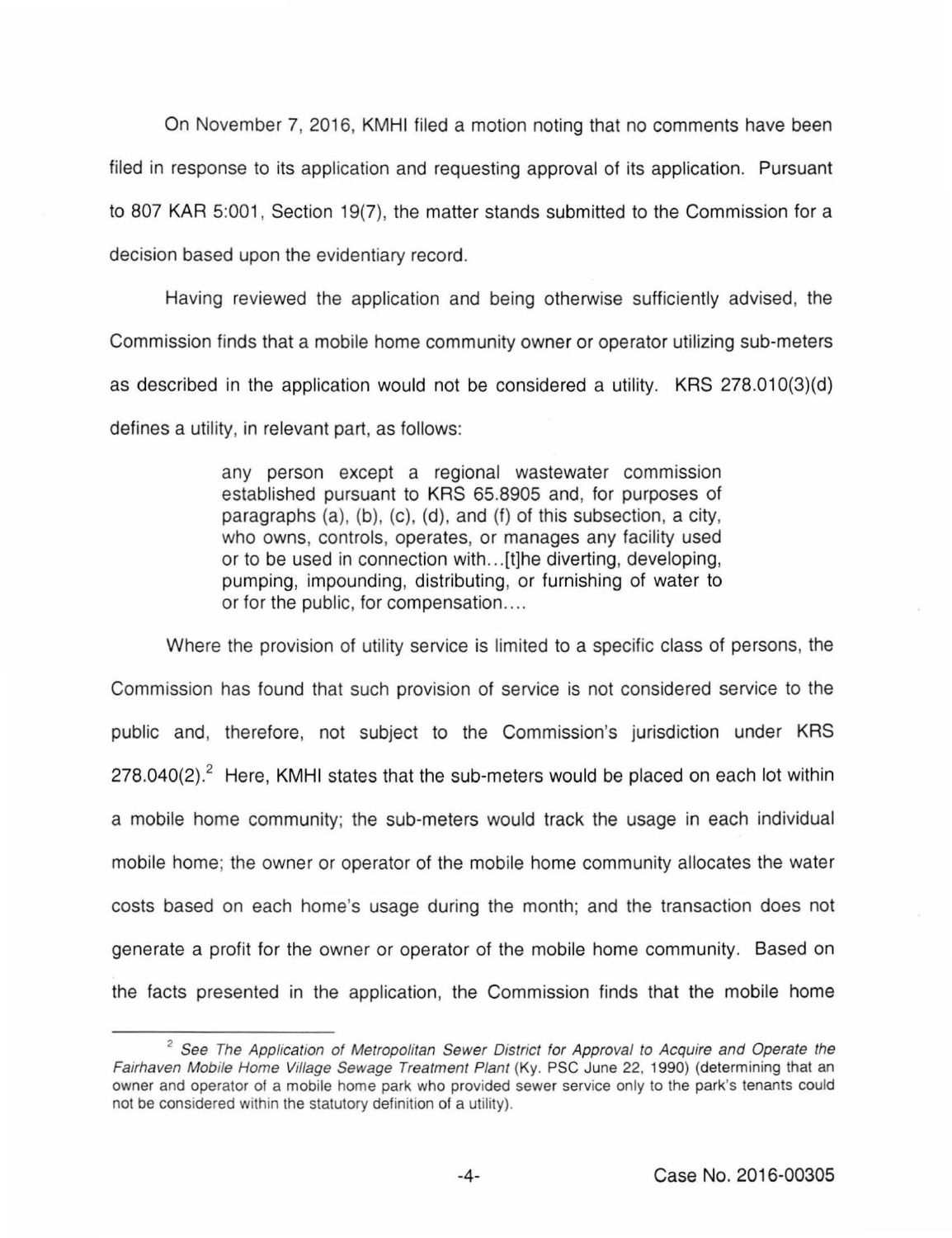community owner or operator would not be a utility as that term is defined under KRS 278.010(3) and would not be subject to the Commission's jurisdiction pursuant to KRS 278.040. The Commission notes, however, that sub-metering alone or in combination with any fees such as an administrative fee, a disconnect fee, or a reconnect fee, could result in the owner or operator of the mobile home community being in violation of the supplying water utility's filed tariff. $3$ 

IT IS THERFORE ORDERED that:

1. KMHI's motion for a decision is granted.

2. KMHI's application for a declaratory order is granted as discussed in the findings set forth in this Order.

3. This case is closed and removed from the Commission's docket.

By the Commission

Vice Chairman Cicero did not participate in the deliberations or decision concerning this case.



ATTEST:

aroy D. Brunwell Casoy D. Bunwell

<sup>3</sup> See, for example, Henderson County Water District Tariff PSC KY. No. 4, Original Sheet No. 12 and Ohio County Water District Tariff PSC KY. No. 1, Original Sheet No. 26.

Case No. 2016-00305